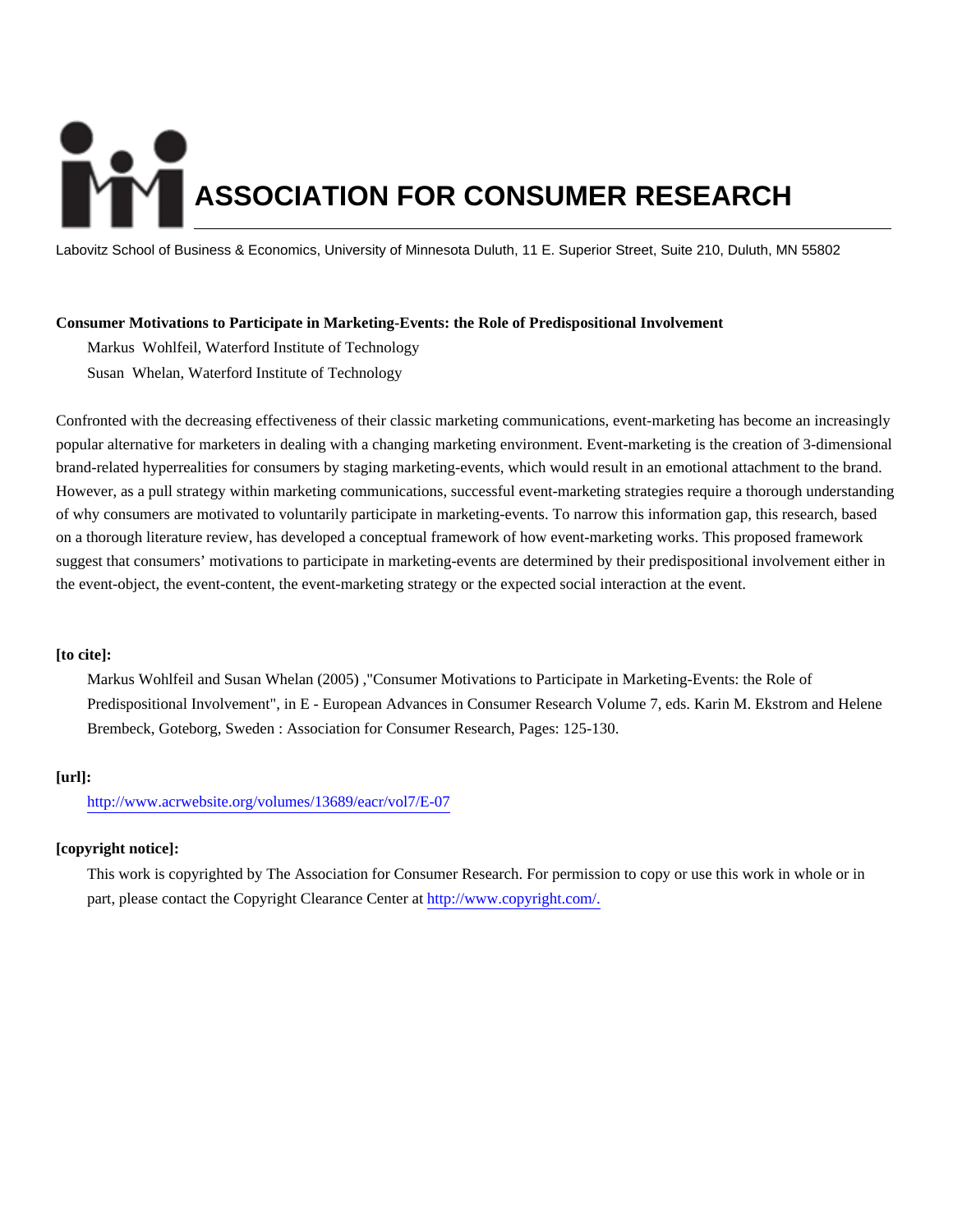# **Consumer Motivations to Participate in Marketing-Events: The Role of Predispositional Involvement**

Markus Wohlfeil, Waterford Institute of Technology, Ireland Susan Whelan, Waterford Institute of Technology, Ireland

## **ABSTRACT**

Confronted with the decreasing effectiveness of classic marketing communications, event-marketing has become an increasingly popular alternative for marketers in dealing with a changing marketing environment. *Event-marketing* is defined as *the creation of 3-dimensional, interactive brand-related hyperrealities for consumers by staging marketing-events, which would result in an emotional attachment to the brand*. However, as a pull strategy within marketing communications, successful event-marketing strategies require a thorough understanding of why consumers are motivated to voluntarily participate in those marketing-events. To narrow this information gap, this research, based on a thorough literature review, has developed a conceptual model suggesting that consumers' motivations to participate in marketing-events are determined by their predispositional involvement either in the event-object, the event-content, event-marketing or the expected social interaction at the event. Thus, the main contribution is to the involvement and experiential consumption literature.

## **INTRODUCTION**

In recent years, marketers are confronted with the decreasing effectiveness of their classic marketing communications due to an increasing saturation and fragmentation of markets and the subsequent competition of communications. Indeed, because classic marketing communications are solely based on a push strategy where brand messages are forced on consumers through a variety of media, consumers respond to the increasing information overflow with low media involvement and actively engage in a variety of avoidance strategies (Rumbo 2002; Tse and Lee 2001). Thus, new marketing communication strategies are emerging with a communication structure that often differs significantly from those of established strategies by their tendency to offer interactive dialogues instead of monologues (Evans et al. 2004; Sistenich 1999). As a consequence, event-marketing is becoming a popular alternative for marketers as a pull strategy within marketing communications (Drengner 2003; Zanger and Sistenich 1996). *Event-marketing* (in the context of this paper) is defined as *the interactive communication of brand values by staging marketing-events as 3 dimensional brand-related hyperrealities in which consumers are actively involved on a behavioural level and which would result in their emotional attachment to the brand*.

Previous research into event-marketing has proven that consumers show a high involvement because of their voluntary participation in marketing-events (Drengner 2003; Nufer 2002). In reference to advertising research, media involvement in combination with the motivation and ability to process brand-related information is seen as a crucial prerequisite in determining the effectiveness of any communication media in influencing brand images (Drengner 2003; Petty et al. 1983). Thus, an understanding of consumers' motivations and experiential needs is a key factor in designing effective event-marketing strategies. However, while previous research into event-marketing has focused on determining and controlling the effectiveness of event-marketing, little attention has been paid to consumers' motivations to attend marketing-events in the first place.

This now raises the interesting question: Why do consumers participate voluntarily in marketing-events that are specifically designed as communication platforms for the same commercial messages that they usually tend to avoid? In addressing this research question, the objective of this paper is to draw upon a comprehensive review of the literature and to explore whether, and to what degree, the predispositional involvement in one or more specific aspects of marketing-events is motivating consumers to participate voluntarily in marketing-events. As the main contribution is to the involvement and experiential consumption literature, this paper will first introduce briefly the idea of event-marketing and summarize the motivation and involvement constructs, before discussing the role of predispositional involvement in more detail. Based on the findings, a conceptual model has been developed to outline the forces that drive consumer motivations to participate in marketing-events and, subsequently, determine the success of event-marketing strategies.

## **EVENT-MARKETING**

As the term *event marketing* has been used in the past to describe a multitude of phenomena in marketing practice (Cornwell 1995), the event-marketing concept in the context of this paper needs to be briefly introduced first. Event-marketing as an experiential marketing communication strategy first emerged in Germany in the late 1980s in response to significant changes in both the marketing environment and consumer behaviour (Wohlfeil and Whelan 2005). By communicating brand values as "real-lived" experiences, event-marketing is designed to take advantage of the shift from maintenance to experiential consumption in the societal value system of affluent societies (Weinberg and Gröppel 1989). Experiential consumption refers to obtaining enriching experiences through emotional benefits, by which consumers attempt to improve the quality of their lives right here and now (Opaschowski 1998). This romantic consumption ethic has not only led to an increasing orientation towards and active participation in leisure and recreation, entertainment and cultural neo-tribes (Cova and Cova 2002; Martin 2004; Mitchell 1988), but also outlined the need for experiential marketing communications to gain consumers' attention.

The communicative innovation of event-marketing derives from its four constitutive features:

• *Experience-orientation:*

As personal lived experiences tend to be stronger than "second-hand" media experiences in determining consumers' notion of reality, consumers are encouraged to experience the brand reality as active participants rather than being passive recipients and, subsequently, are offered a contribution to their subjective quality of life (Weinberg and Nickel 1998).

• *Interactivity:*

In difference to the monological provision of information in classic marketing communications, event-marketing offers a platform for interactive and personal dialogues between participants, spectators and brand representatives (Zanger and Sistenich 1996).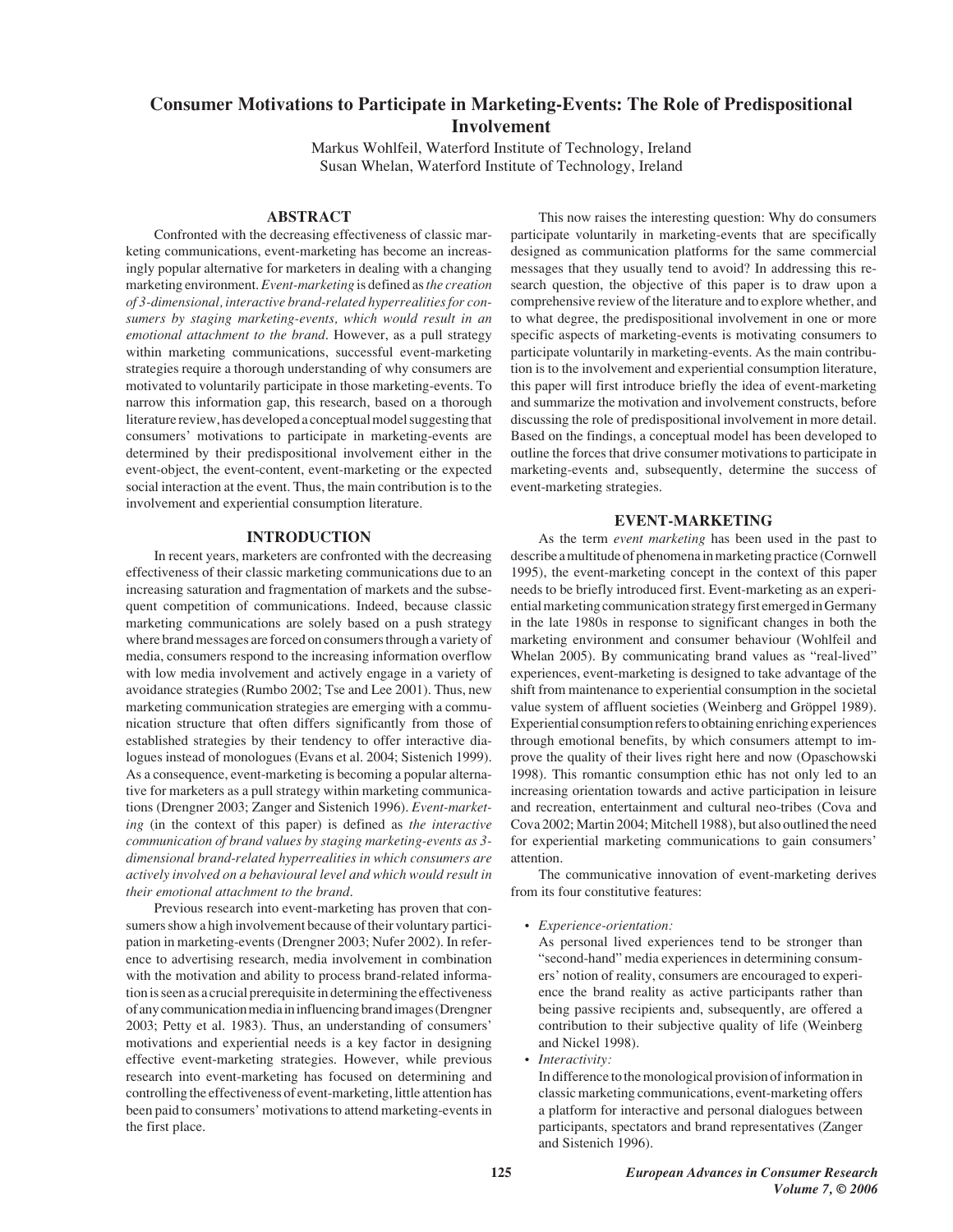### **126 /** *Consumer Motivations to Participate in Marketing-Events: The Role of Predispositional Involvement*

#### • *Self-initiation:*

Event-marketing is aimed at influencing consumers emotionally by staging self-initiated marketing-events. Thus, the marketer is in full control of the way in which sensual brand experiences are anchored in the world of consumer feelings and experiences (Nufer 2002; Weinberg and Nickel 1998; Wohlfeil and Whelan 2004).

• *Dramaturgy:*

In order for consumers to experience the brand hyperreality emotionally, it requires a unique and creative dramaturgy that, similar to a theatre play, brings the brand image to life and captures the imagination of the target audience. Therefore, the more the event-marketing strategy differs from consumers' everyday life experiences the higher is the degree of activation among consumers (Sistenich 1999; Zanger and Sistenich 1996).

In contrast to sponsorship, event-marketing is aimed at positively influencing customers' familiarity, image, attitude and emotional attachment to the brand by staging self-initiated marketingevents as 3-dimensional brand-related hyperrealities for consumers. The fact that consumers are encouraged to actively experience the brand by becoming part of this hyperreality is the major peculiarity of event-marketing in comparison to classic marketing communications, where consumers generally remain passive and distant recipients of brand messages (Wohlfeil and Whelan 2005). And while in advertising a contact remains rather accidental, consumers actively seek to engage with this communication strategy. However, in order to utilise its full potential, any eventmarketing strategy must be designed in a way that consumers want to take part in a brand's hyperreality. Thus, marketers must have an understanding of what needs consumers seek to satisfy by participating in marketing-events.

#### **MOTIVATIONS**

Motivations are a hypothetical construct to define the driving forces of human behaviour (Kroeber-Riel and Weinberg 2003) and explain why people do what they do instead of choosing an alternative option. In general, they result from the interaction of fundamental activation processes and various cognitive processes. Emotions and basic urges activate and direct behaviour, while cognitive processes determine the goal orientation and the intensity of the action by which the individual is willing to achieve this goal under given circumstances (Weinberg 1995). Consequently, causal relationships between activation and cognitive goal-orientation have a crucial effect on an individual's motivation to consume, because the same activation process can lead to different motivations while different activation processes can result in the same motivation (Kroeber-Riel and Weinberg 2003).

Consumer behaviour is largely driven by the desire to satisfy specific needs, which in return can be divided into existential and experiential needs (Csikszentmihalyi 2000). According to Maslow (1987), human needs arrange themselves in a definite hierarchy based on the principle of relative potency. *Physiological needs*, i.e. food, water, air and sex, represent the bottom of the hierarchy, as they are crucial for an individual's immediate survival. To ensure survival in the long-term, they are followed by *safety needs*, i.e. protection, certainty and the avoidance of pain or anxiety. After those basic needs follow the psychological needs that cover *social needs*, i.e. belongingness, affiliation and love, and *esteem needs* such as self-esteem, recognition and career (Buck 1988). Maslow (1987) proposed that all those needs are inborn and universal to all human beings. Furthermore, as deficit needs they put consumers under pressure to satisfy them on an ongoing basis. In contrast, *self-* *actualisation needs* are growth needs by which individuals fulfil their very unique potential (Maslow 1987).

The hierarchy's general idea is that motivations are driven by consumers' desire to consciously satisfy those needs in a similar order. Therefore, individuals experience lower needs always stronger than higher needs (Maslow 1987). Maslow originally even proposed that higher growth needs do not appear to consciousness until the deficit needs are met on a regular basis (Buck 1988). But despite its widespread acceptance in literature, Maslow's hierarchy of needs also has its critics. Buck (1988) argued that most physiological needs are always present and never cease to affect consumer behaviour, while even during times of deprivation, when basic needs dominate, higher needs are still present to influence consumer behaviour. In addition, people tend to differ in judging the value of some needs as more important than others. For example, one individual may satisfy personal growth in a stressful working career at the cost of health and social relationships, while another one prefers love and family instead of a career (Kroeber-Riel and Weinberg 2003). In response, Maslow (1987) acknowledged at a later stage that people only need to be partially satisfied in their basic needs before higher needs emerge.

However, Csikszentmihalyi (2000) criticised in particular Maslow's assumption that human behaviour is always driven by predictable, universal needs that allow for rational decision-making, while most consumer choices are actually made for a variety of other reasons. Indeed, with increasing affluence and being less concerned with existential needs, people often find themselves in an existential vacuum where they are not aware of a specific goal. Thus, Csikszentmihalyi (1988) proposed that people, especially in affluent societies, are not only driven by Maslow's existential needs, but also by experiential needs. His concept is based on the assumption that it is part of human nature to keep consciousness in an organised state by focusing on some activity that requires attention. But once there is nothing to do, consumers' attention turns inward and leads to a decline in self-esteem and the experienced quality of life, which may even result in depression and despair. Therefore, consumers have to engage their attention by activities that suggest specific goals in order to "keep their consciousness tuned" and to obtain pleasurable experiences (Csikszentmihalyi 2000).

Csikszentmihalyi's experiential consumption concept not only provides valuable insights into the growing importance of leisure, entertainment and recreational activities in giving meaning to consumers' lives, but also explains why shopping in affluent societies has become such a popular goal-directed leisure activity for consumers to improve their subjective quality of life. The purchase itself has turned into little more than a by-product, a mere means to an end (Opaschowski 1998). Experiential consumption, therefore, goes well beyond experiencing emotional benefits in the process of ownership transfer or product usage, as proposed by the hedonic consumption concept. Hirschman and Holbrook (1982) defined hedonic consumption as *those facets of consumer behaviour that relate to the multi-sensory, fantasy and emotive aspects of one's experience with products* (p. 92). The idea is that consumers not only buy products for their utilitarian value in solving problems, but also often for their hedonic pleasure value and symbolic meanings that derive from using the product (Martin 2004). Experiential consumption, however, is primarily driven by the intrinsic pursuit of personal happiness where consumers engage in activities to experience excitement, challenges, personal accomplishment or fun for its own merits. Products are merely contributors to the overall emotional experience (Firat and Venkatesh 1995). This intrinsic pursuit of happiness and enjoyment of life right here and now not only has a strong impact on consumer behaviour in affluent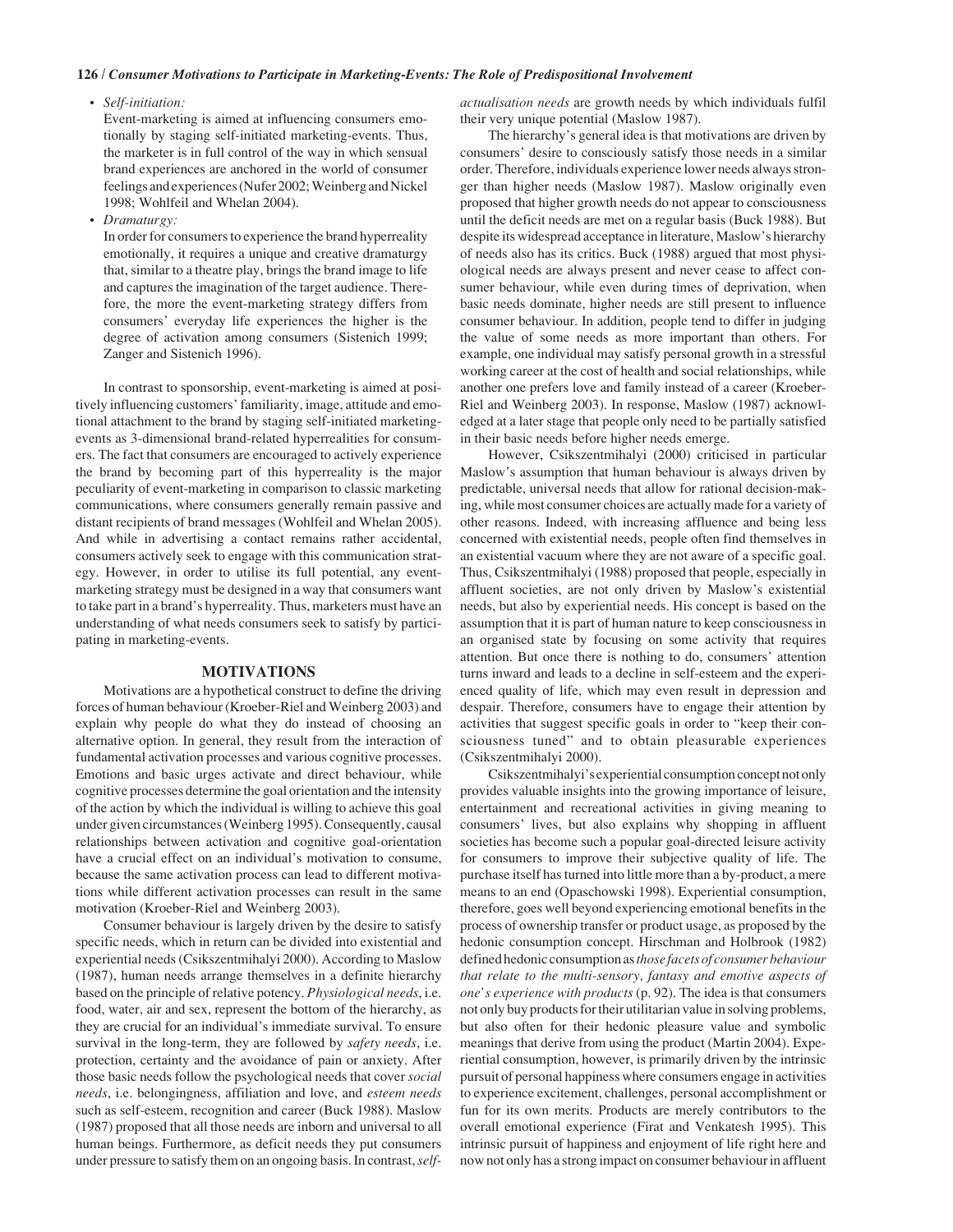#### *European Advances in Consumer Research (Volume 7)* **/ 127**

societies in general (Opaschowski 1998), but also on consumers' motivations to participate in marketing-events in particular.

# **THE MODERATING ROLE OF INVOLVEMENT**

As consumers' motivations to engage in their favourite leisure activities are determined by their personal interests and desires (Mitchell 1988), consumers' voluntary participation in marketingevents is seriously influenced by their personal involvement as well. Involvement is a hypothetical construct that reflects *consumers' cognitive engagement and the subsequent activation to devote themselves to a specific issue or activity* (Kroeber-Riel and Weinberg 2003: 245). The higher consumers are involved in activities or issues the stronger is their tendency and willingness to engage with them and to process relevant information (Zaichkowsky 1985). Although the moderating role of involvement in processing brand messages is well known in marketing, most research focused primarily on the personal relevance that products (Coulter et al. 2003; Laurent and Kapferer 1985) or advertising messages (Petty et al. 1983) have for consumers in forming reasoned buying decisions.

The assumption often was that consumers' involvement with specific products would be determined by the products' physical attributes and characteristics. In other words, TV sets, cars or other luxury items were regarded as high involvement products due to their high sign value and the high risk of a mispurchase (Laurent and Kapferer 1985). But in reality, a person, who could not care less about cars and might not even hold a driving licence, can be very low involved in this "high involvement product", while other people, as determined collectors (Bloch and Bruce 1984), spend often more than half an hour picking the *right* Kinder chocolateegg, a so-called "low involvement product". Thus, involvement should not be viewed as a feature that is naturally attached to a specific product category, but rather as a personal trait of individual consumers that has a serious influence on their motivation to engage in certain behaviours (Nufer 2002). This means that an individual's involvement with a product is solely dependent on the personal relevance this product has for the individual. Consequently, personal involvement is also a differentiating factor between people who enjoy a specific activity and those who, despite having identical skills and coming from the same socio-economic backgrounds, are bored by the same (Mitchell 1988). Subsequently, marketingevents must be designed to appeal to target audiences by being related to their personal leisure interests and experiential needs to ensure a high personal involvement.

Based on the timeframe of this personal cognitive engagement, the involvement construct can be further differentiated into situational and predispositional involvement (Drengner 2003; Richins and Bloch 1986). *Situational involvement* occurs when a specific object catches an individual's interest for a limited period of time (Nufer 2002). This can either happen when a specific need presents itself to consciousness or the individual gets in contact with the object by chance, i.e. while browsing in a store. However, once the need has been fulfilled or the contact has ended, the situational involvement declines again and even disappears (Richins and Bloch 1986). For instance, a person who intends to move to a new accommodation would show a high situational involvement in the property market and actively seek information in the property supplements of newspapers and advice from estate agents. But once an appropriate accommodation has been found, the same person might no longer have any interest in the property market at all.

*Predispositional involvement*, on the other hand, refers to consumers' long-lasting interest in engaging with an object based on their personal values and desires (Nufer 2002) and is often associated with enduring product involvement (Richins and Bloch

1986). An individual's predispositional involvement activates interest and motivation to achieve a specific goal even without immediate need or direct contact with the object. Nevertheless, despite being relatively consistent, predispositional involvement can change over time as a result of altered personal values and desires (Drengner 2003). For instance, an individual has developed a romantic interest in ideal homes and properties. Subsequently, this person may continuously read the property supplements in the newspapers, subscribe to "better homes" magazines, visit homebuilder trade shows or watch TV programmes on celebrity homes even without the need or intention to buy a property for himself or herself.

While the situational involvement is relevant for processing brand messages presented by the media or sales representatives (Drengner 2003; Petty et al. 1983), consumers' motivation to engage with the object, the content or the media in the first place is determined by their predispositional involvement (Bloch and Bruce 1984; Coulter et al. 2003). This means that the effectiveness of classic marketing communication strategies such as advertising, sales promotions or public relations is highly dependent on consumers' situational involvement in either the brand or the media content, as a contact generally occurs rather accidentally than being actively sought. Event-marketing, on the other hand, is a pull strategy within marketing communications where consumers seek to participate in marketing-events depending on their predispositional and situational involvement.

# **CONSUMERS' PREDISPOSITIONAL INVOLVEMENT IN MARKETING-EVENTS**

The motivation of consumers to participate in marketingevents is determined by their predispositional involvement in at least one aspect of the event-marketing strategy. Drengner (2003) suggested that there are three distinct predispositional involvement dimensions that play a major role in the attractiveness of marketingevents for individuals, but has not investigated them any further. Thus, this paper is developing this idea in greater conceptual detail while simultaneously contributing further by proposing an additional construct.

*Event-marketing involvement* refers to the professional or academic interest in this particular marketing communication strategy or marketing communications in general. For instance, a marketer attends the *Red Bull Flugtag* to get some inspiration for his/her own forthcoming marketing campaign. Although this area of predispositional involvement is not very common, individuals who have a personal interest in event-marketing are likely to participate in a marketing-event. Thus, the following research proposition is suggested:

## *P1: The higher the predispositional event-marketing involvement the stronger are consumers' motivations to participate in the marketing-event.*

*Event-object involvement* refers to an individual's long-lasting interest in the brand or product category (Richins and Bloch 1986). For instance, some kids were motivated to participate in the *Adidas Streetball Challenge* to gather information about Adidas sports products and experience Adidas brand values interactively in an exciting atmosphere. But despite marketers' wishful thinking that their particular brands play an important role in people's lives, the predispositional event-object involvement is usually limited to those very few brands or product categories, which are linked to specific leisure activities (Bloch and Bruce 1984) or associated with hedonic consumption (Hirschman and Holbrook 1982). Nevertheless, the following research proposition is suggested: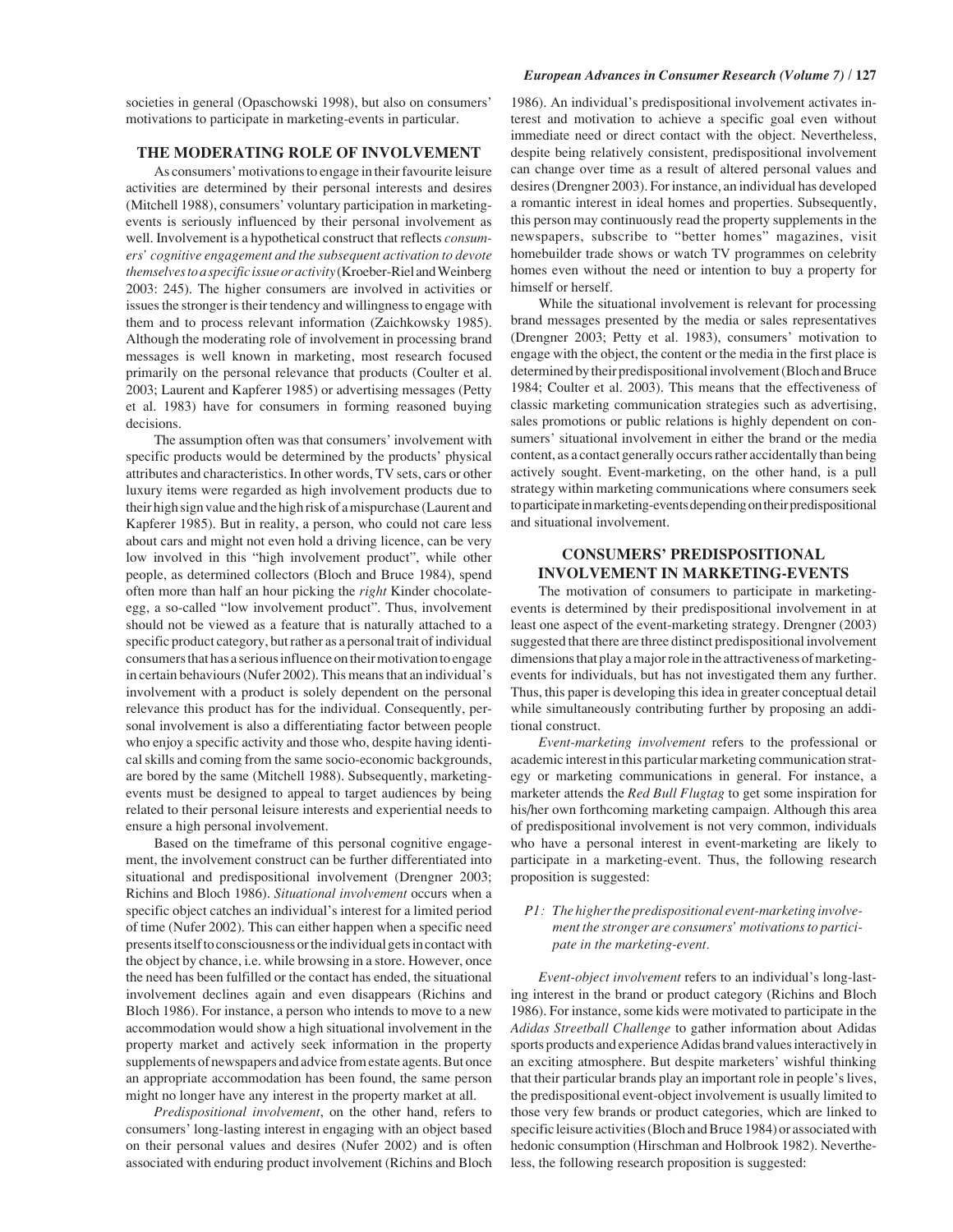## **128 /** *Consumer Motivations to Participate in Marketing-Events: The Role of Predispositional Involvement*

*P2: The higher the predispositional event-object involvement the stronger are consumers' motivations to participate in the marketing-event.*

*Event-content involvement* refers to an individual's personal interest in the activity that is the central part of the event's dramaturgy (Wohlfeil and Whelan 2004). For instance, many kids, who participated in the *Adidas Streetball Challenge*, had a keen interest in basketball and the associated hip-hop culture. Because predispositional event-content involvement is one of the most important motivators for voluntary participation, successful eventmarketing strategies usually connected the brand with the leisure interests of their target audiences either directly or indirectly. For example, while there is a direct link between the Adidas brand and streetball, the building of your own homemade flying machine to be launched at the *Red Bull Flugtag* and the Red Bull energy drink are indirectly linked to its advertising slogan "Red Bull gives you wings!"

Csikszentmihalyi's (1988) flow-theory, which is already well established in the field of leisure research (Drengner 2003), offers some explanations for consumers' predispositional involvement in the event-content. He argued that people experience the highest level of happiness in the moment when their mind is stretched to the limit in a voluntary effort to accomplish challenging tasks. As the prototype of intrinsic motivation, optimal experience or "flow" occurs when all the contents of an individual's consciousness are in harmony with each other and with the goals that define the consumer's self (Csikszentmihalyi 1988). Although flow can be experienced in any kind of activity, most people find in their productive work neither enjoyment nor an adequate balance between their perceived skills and faced challenges (Mitchell 1988). Therefore, consumers tend to search in their leisure time for activities that compensate for the deficits of their everyday work experience. Consequently, consumers' drive to experience flow in their intrinsic pursuit of happiness can be a motivating factor for the participation in marketing-events as well.

Further insights are offered by the role theory, which defines social roles as the society's expectations on the occupier of a specific position (Sistenich 1999). In everyday life, every individual occupies several different positions and, therefore, has to play a set of different roles with varying degrees of demands and freedoms that are attached to each respective role (Zanger and Sistenich 1996). These demands and freedoms outline the limitations and opportunities of consumers to express their selves within their role play (Sistenich 1999). However, work-related roles are usually very strict and narrowly defined, leaving little room for personal creativity and self-identification. Thus, most people perceive work as a necessary evil rather than a pleasurable experience (Mitchell 1988). In contrast, the demands and creative freedoms of leisure roles in form of both hobbies and entertainment are less rigid and more suited to personal skills and interests and have become a widespread means for consumers to break away from daily routine (Sistenich 1999).

Event-marketing provides consumers with a 3-dimesional brand-related hyperreality that allows them for a moment in time "to be someone else" and experience roles that differ from their daily lives. The activation potential of marketing-events stems from the opportunity for consumers to be actively involved in areas of personal interest and in interaction processes that cannot be realised in everyday life (Sistenich 1999). Marketing-events present consumers with a platform for experiencing fun, excitement, challenges and self-fulfilment. The more the event-marketing content and dramaturgy meets consumers' role expectations the better will be the subsequent image transfer from this unique emotional experience to the brand (Zanger and Sistenich 1996). Therefore, the following research proposition is suggested:

*P3: The higher the predispositional event-content involvement the stronger are consumers' motivations to participate in the marketing-event.*

Furthermore, both participants and spectators are provided with a feeling of communitas, an emotionally rewarding closeness comparatively free from the constraints of social roles and responsibilities (Csikszentmihalyi 1988). Indeed, many people tend to attend cultural and sports events in order either to be among other people with similar interests or to be part of a particular aspirational reference group. For instance, joining a sports club and being involved in sports is often motivated by the desire for social interaction, recognition and acceptance as a member of a team or social group (Allen 2003). Thus, a fourth predispositional involvement dimension needs to added to the previous three suggested by Drengner (2003):

*Social event involvement* refers to an individual's desire in belonging to a particular social community or neo-tribe that is associated with either the brand (McAlexander et al. 2002) or the event-content (Cova and Cova 2002). Because marketing-events are designed to appeal to specified target audiences, consumers expect to find members of a particular social group or subculture and, subsequently, a certain atmosphere to be present, to which they want to belong (Allen 2003). For example, because the *Adidas Streetball Challenge* was designed to target the youth market by replicating the US streetball and street-culture with its "Adidas goes street"-concept, many kids participated with the view of interacting with like-minded members of the hip-hop and skaters neo-tribes. This bond of social solidarity may result in the development of loyal brand communities (McAlexander et al. 2002), where the brand becomes an essential element of a neo-tribe's subculture (Cova and Cova 2002). Therefore, the following research proposition is suggested:

## *P4: The higher the predispositional social event involvement the stronger are consumers' motivations to participate in the marketing-event.*

All four dimensions of consumers' predispositional involvement in marketing-events should not be viewed as mutually exclusive. In fact, consumers may have a high predispositional involvement in more than one dimension (Drengner 2003). Both participants and spectators at the Adidas Streetball Challenge had not only a personal interest in streetball and the hip-hop culture, but also took part in order to interact with other like-minded participants. As Adidas apparel became over time an integral element of sign within neo-tribes of the hip-hop culture, participants shared a predispositional involvement in the Adidas brand as well. Subsequently, the following research propositions are suggested:

- *P5: The more individual dimensions of the marketing-event consumers are predispositionally involved in the higher is their involvement in the marketing-event itself.*
- *P6: The higher the involvement in the marketing-event itself the stronger are consumers' motivations to participate in marketing-events.*

## **PROPOSITION OF THE CONCEPTUAL MODEL**

Based on the theoretical findings on these four predispositional involvement dimensions that derived from the literature, this research proposes the following conceptual model of consumers'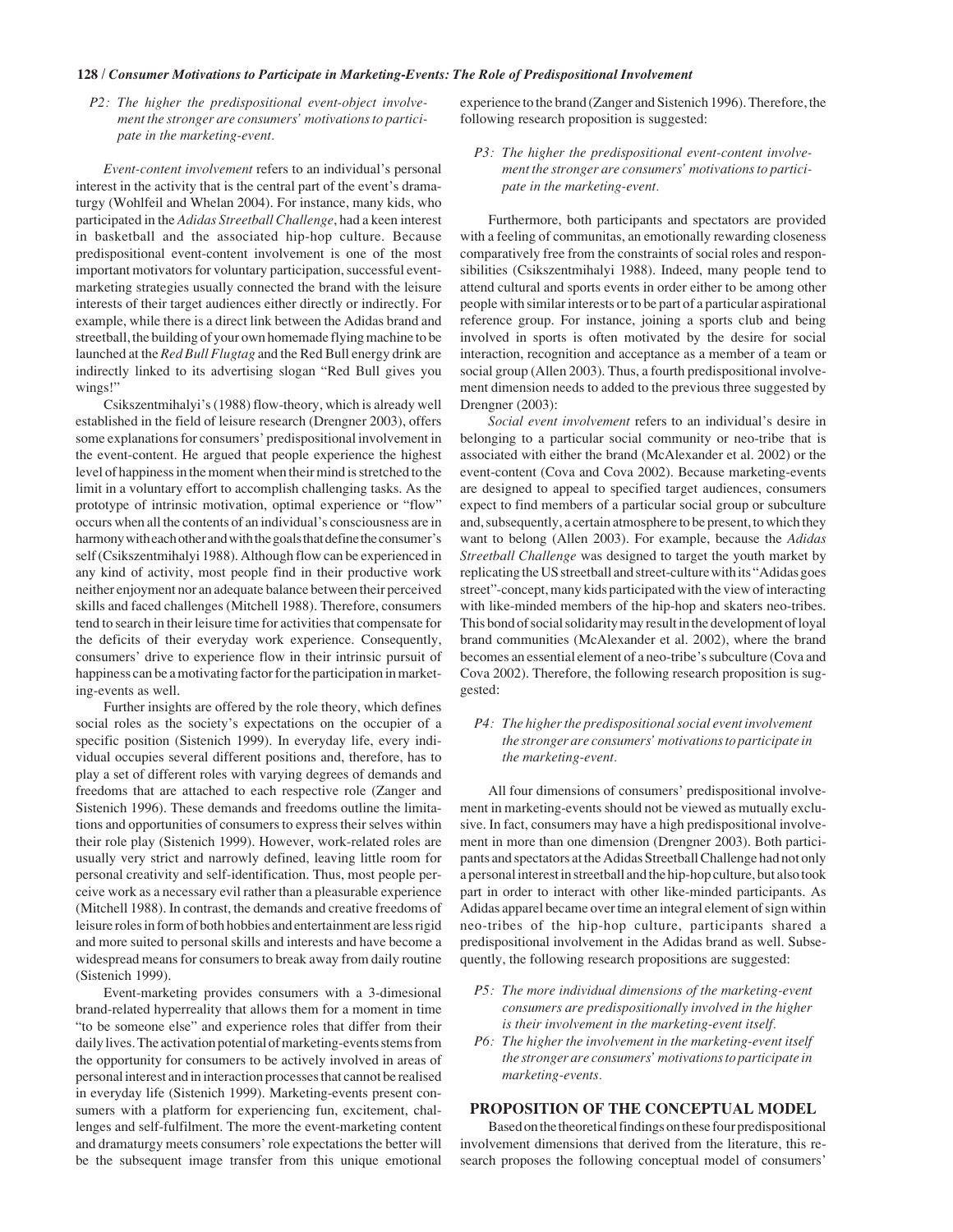**FIGURE 1**

Model of the Predispositional Determinants for Consumers' Motivation to Participate in Marketing-Events



motivations to participate voluntarily in marketing-events. This conceptual model is basically a neo-behavioural S-O-R model. The S-O-R paradigm is a further development of the traditional behavioural "black-box" model, which takes the various internal, non-visible psychological processes as intervening variables between stimuli and responses into account (Drengner 2003; Nufer 2002). Those psychological processes that are of particular interest to this research are motivations and predispositional involvement.

The communication process in event-marketing, as proposed by this study, starts in the pre-event stage with the initial announcements of the marketing-event, delivered via classic marketing communications, as the first stimuli consumers are getting in contact with. Those announcements usually take the form of personal invitations or involve some form of competitive application procedures for potential participants. An individual's motivation to participate is now highly dependent on his/her involvement in this particular marketing-event that has been aroused by the invitation or application process. Given their general disinterest in promotional messages, it is unlikely that consumers would attend a marketing-event if it does not have any utilitarian, hedonic or experiential relevance to them.

As previously discussed, a consumer's involvement in the marketing-event is determined by the predispositional involvement either in the event-object, the event-content, event-marketing or the expected social interaction with relevant neo-tribes. Figure 1 shows

in detail the interactive relationships between the involvement in the marketing-event and its four predispositional involvement dimensions in moderating an individual's motivation to participate according to the research propositions. If a consumer's involvement in the marketing-event is only caused by one specific predispositional involvement dimension, then this particular dimension equals the involvement in the marketing-event and determines the motivation to participate directly. However, if consumers are predispositionally involved in at least two predispositional involvement dimensions, then the involvement in the marketingevent that activates the motivation to participate reflects the accumulation and interaction of all relevant predispositional involvement dimensions.

However, a strong intrinsic or extrinsic motivation of consumers to participate need not necessarily translate into the actual participation. Indeed, even an individual who is highly motivated to participate for example in the Red Bull Flugtag must also be able to attend. The ability to participate can be influenced by several factors. Because marketing-events tend to be limited to specific locations, occasions or conditions, they are not always geographically or temporarily accessible. For instance, it is of little value for an interested individual living in Waterford or Götheborg if the Red Bull Flugtag takes place in Miami. Furthermore, for organisational reasons most marketing-events are only open for a certain maximum number of participants and spectators. In addition, other